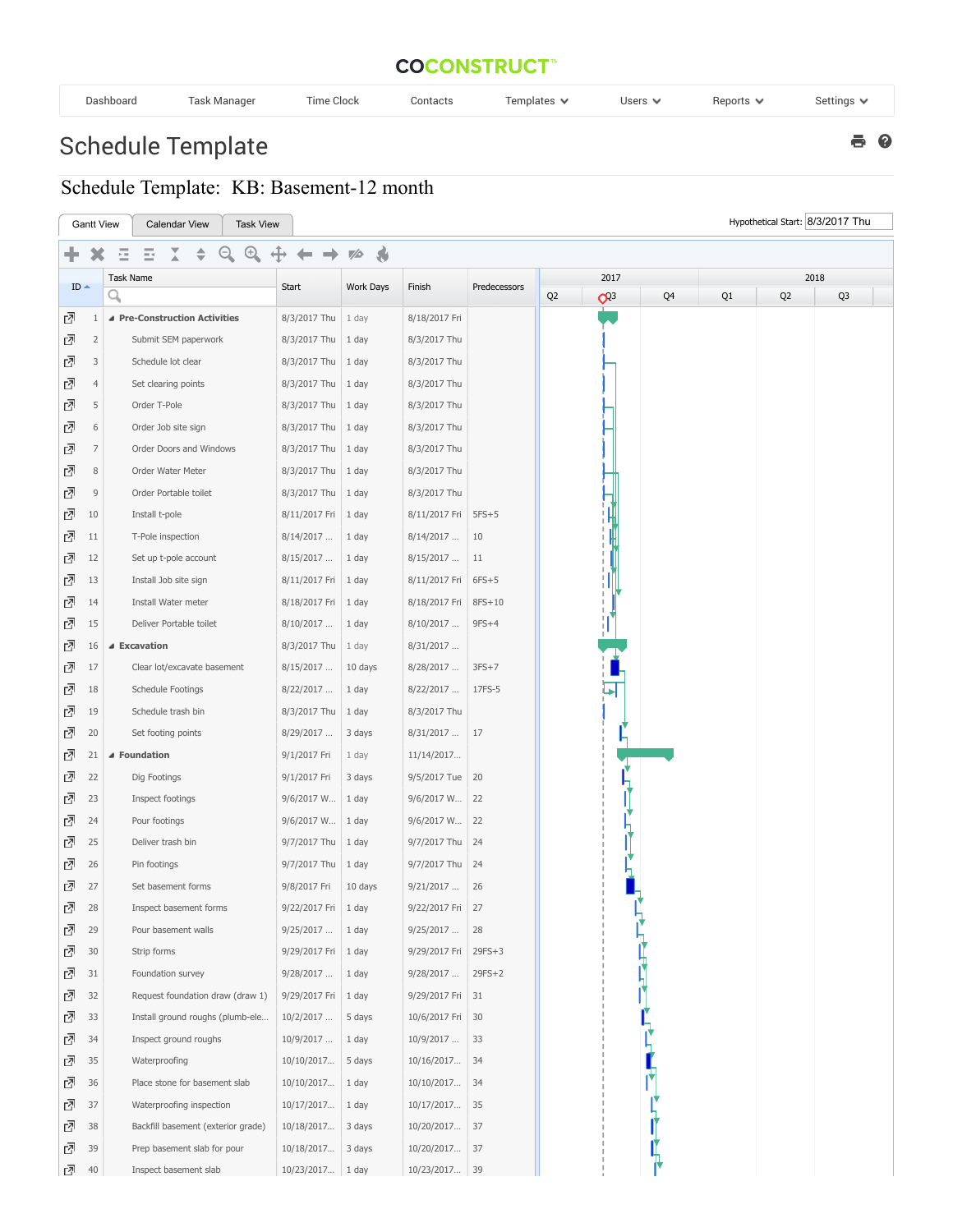| 囨             | 41 | Pour basement slab                   | 10/24/2017      | 1 day   | 10/24/2017    | 40       |
|---------------|----|--------------------------------------|-----------------|---------|---------------|----------|
| ₫             | 42 | Weather delay                        | 10/25/2017      | 15 days | 11/14/2017    | 41       |
|               |    |                                      |                 |         |               |          |
| $\equiv$<br>ᇗ | 44 | Schedule frame material and labor    | .<br>11/15/2017 | 1 day   | 11/15/2017    | 42       |
| ₫             | 45 | Deliver frame pack 1                 | 10/18/2017      | 1 day   | 10/18/2017    | 37       |
| 囨             | 46 | Frame open floor                     | 10/19/2017      | 3 days  | 10/23/2017    | 45       |
| 囨             | 47 | Open floor inspection                | 10/24/2017      | 1 day   | 10/24/2017    | 46       |
| 囨             | 48 | Deliver Frame #2-4                   | 10/25/2017      | 7 days  | 11/2/2017     | 47       |
| 囨             | 49 | Frame labor                          | 10/25/2017      | 15 days | 11/14/2017    | 47       |
| 囨             | 50 | Schedule cabinets                    | 11/15/2017      | 1 day   | 11/15/2017    | 49       |
| 囨             | 51 | Schedule Fireplace                   | 11/8/2017       | 1 day   | 11/8/2017     | 49FS-5   |
| 囨             | 52 | Schedule all rough mechanicals, r    | 11/8/2017       | 1 day   | 11/8/2017     | 49FS-5   |
| 囨             | 53 | Deliver windows and doors            | 11/15/2017      | 1 day   | 11/15/2017    | 49       |
| 진             | 54 | Install windows and doors            | 11/16/2017      | 5 days  | 11/22/2017    | 53       |
| ⊡             | 55 | Install fireplace                    | 11/20/2017      | 1 day   | 11/20/2017    | $51FS+7$ |
| 囨             | 56 | Install Plumb rough                  | 11/21/2017      | 5 days  | 11/27/2017    | 55       |
| 囨             | 57 | Install HVAC rough                   | 11/28/2017      | 5 days  | 12/4/2017     | 56       |
| 囨             | 58 | Install Electric Rough               | 12/5/2017       | 5 days  | 12/11/2017    | 57       |
| 囨             | 59 | Light fixture walk                   | 12/12/2017      | 1 day   | 12/12/2017    | 58       |
| 囨             | 60 | Install Security rough               | 12/12/2017      | 5 days  | 12/18/2017    | 58       |
| 囨             | 61 | Install water and Sewer lines/gri    | 12/19/2017      | 5 days  | 12/25/2017    | 60       |
| 囨             | 62 | Install Underground power            | 12/26/2017      | 5 days  | 1/1/2018 M    | 61       |
| 囨             | 63 | Install underground gas              | 12/26/2017      | 5 days  | 1/1/2018 M    | 61       |
| 囨             | 64 | Schedule brick/stone veneer          | 12/19/2017      | 1 day   | 12/19/2017    | 60       |
| 진             | 65 | Pre-flash                            | 12/19/2017      | 1 day   | 12/19/2017    | 60       |
| 囨             | 66 | Install Boxing and Siding            | 12/26/2017      | 12 days | 1/10/2018     | 61       |
| 囨             | 67 | Install Brick/Stone veneer           | 1/11/2018       | 14 days | 1/30/2018     | 66       |
| 囨             | 68 | Install roof shingles                | 1/11/2018       | 5 days  | 1/17/2018     | 66       |
| 囨             | 69 | Schedule exterior paint              | 1/4/2018 Thu    | 1 day   | 1/4/2018 Thu  | 66FS-5   |
| 囨             | 70 | Schedule insulation                  | 12/19/2017      | 1 day   | 12/19/2017    | 60       |
| ⊡             | 71 | Landscape Design                     | 12/19/2017      | 1 day   | 12/19/2017    | 60       |
| 囨             | 72 | Framing inspection                   | 12/19/2017      | 1 day   | 12/19/2017    | 60       |
| ᇈ             | 73 | Order ceramic tile material          | 12/19/2017      | 1 day   | 12/19/2017    | 60       |
| 囨             | 74 | Install insulation                   | 12/20/2017      | 7 days  | 12/28/2017    | 72       |
| ᇈ             | 75 | Exterior paint                       | 1/18/2018       | 7 days  | 1/26/2018 Fri | 68       |
| 囨             | 76 | Install metal roof                   | 1/29/2018       | 5 days  | 2/2/2018 Fri  | 75       |
| 囨             | 77 | Schedule sheetrock labor and ma      | 12/22/2017      | 1 day   | 12/22/2017    | 74FS-5   |
| ᇈ             | 78 | Request Frame draw (draw 2)          | 12/25/2017      | 1 day   | 12/25/2017    | 77       |
| ?             | 79 | Energy Star inspection               | 12/29/2017      | 1 day   | 12/29/2017    | 74       |
| 囨             | 80 | Insulation inspection                | 12/29/2017      | 1 day   | 12/29/2017    | 74       |
| 접             | 81 | Schedule ceramic tile, Interior trim | 12/29/2017      | 1 day   | 12/29/2017    | 74       |
| ᇈ             | 82 | Hang, tape and finish sheetrock      | 1/1/2018 M      | 15 days | 1/19/2018 Fri | 80       |
| 囨             | 83 | Landscape design approval            | 1/22/2018       | 1 day   | 1/22/2018     | 82       |
| 囨             | 84 | Weather delay                        | 2/5/2018 M      | 15 days | 2/23/2018 Fri | 76       |
| 囨             | 85 | ▲ Interior Millwork, cabinets, tile, | 2/26/2018       | 1 day   | 5/7/2018 M    |          |
| ᇈ             | 86 | Install ceramic tile                 | 2/26/2018       | 7 days  | 3/6/2018 Tue  | 84       |
| ?             | 87 | Install hardwoods                    | 2/26/2018       | 5 days  | 3/2/2018 Fri  | 84       |
| 囨             | 88 | Install garage doors                 | 2/26/2018       | 2 days  | 2/27/2018     | 84       |
| ᇈ             | 89 | Measure mirrors and Shower doors     | 3/7/2018 W      | 1 day   | 3/7/2018 W    | 86       |
| 囨             | 90 | Deliver interior trim material       | 2/28/2018       | 1 day   | 2/28/2018     | 88       |
| 囨             | 91 | Install interior trim                | 3/1/2018 Thu    | 14 days | 3/20/2018     | 90       |
|               |    |                                      |                 |         |               |          |

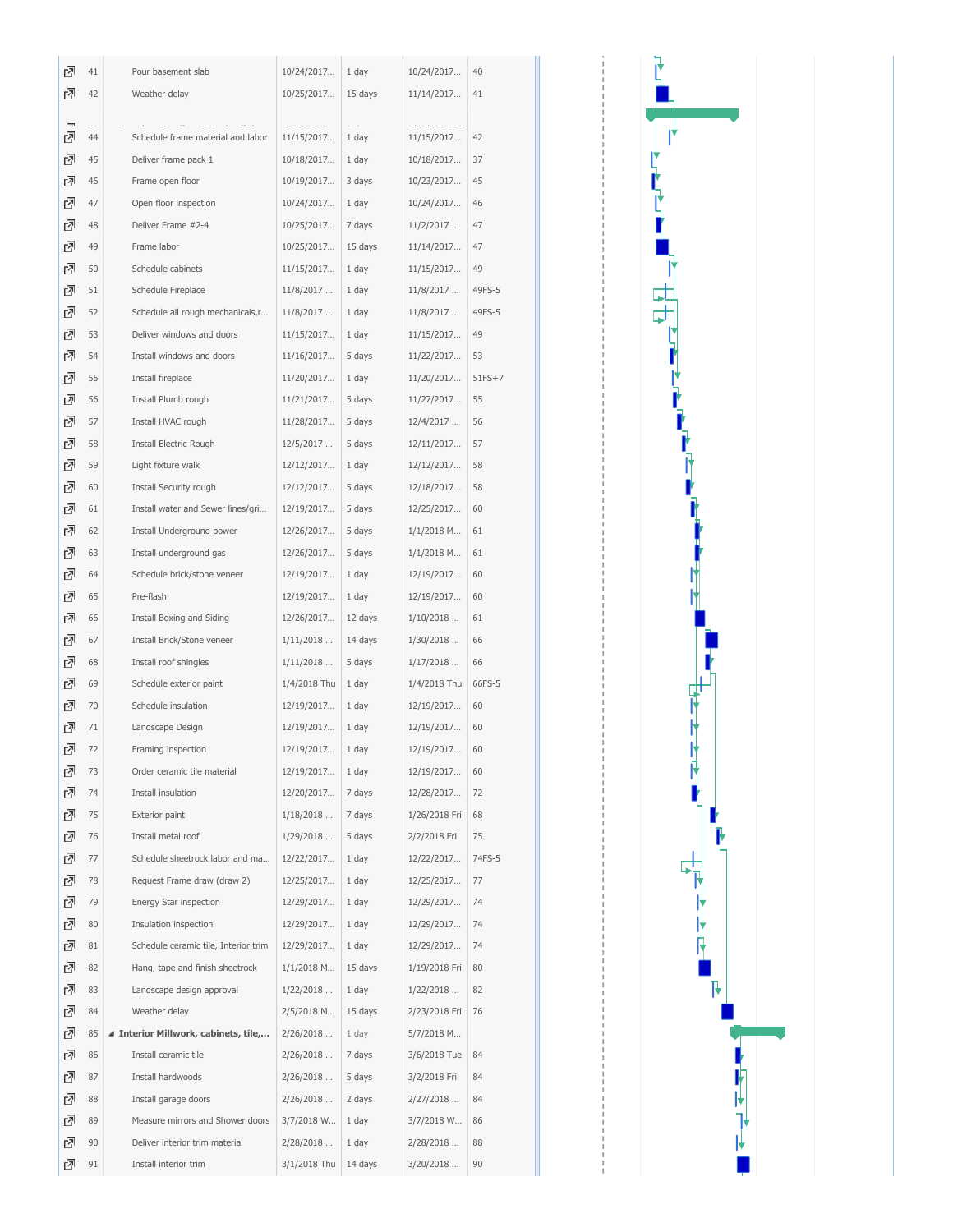| ₫ | 92  | Schedule templates                 | 3/21/2018     | 1 day   | 3/21/2018     | 91      |
|---|-----|------------------------------------|---------------|---------|---------------|---------|
| 囨 | 93  | <b>Install Cabinets</b>            | 3/21/2018     | 7 days  | 3/29/2018     | 91      |
| 囨 | 94  | Template tops                      | 3/30/2018 Fri | 1 day   | 3/30/2018 Fri | 93      |
| ₫ | 95  | Order light fixtures               | 3/30/2018 Fri | 1 day   | 3/30/2018 Fri | 93      |
| ₫ | 96  | Order appliances                   | 3/30/2018 Fri | 1 day   | 3/30/2018 Fri | 93      |
| ₫ | 97  | Order door and bath hardware       | 3/30/2018 Fri | 1 day   | 3/30/2018 Fri | 93      |
| 囨 | 98  | Install granite tops               | 4/16/2018     | 1 day   | 4/16/2018     | 94FS+10 |
| ? | 99  | Interior paint                     | 4/17/2018     | 14 days | 5/4/2018 Fri  | 98      |
| ᇗ | 100 | Request interior trim draw (Draw   | 5/7/2018 M    | 1 day   | 5/7/2018 M    | 99      |
| ᇗ | 101 | Install mirrors and shower doors   | 5/7/2018 M    | 1 day   | 5/7/2018 M    | 99      |
| 囨 | 102 | Install decking and rails          | 3/1/2018 Thu  | 1 day   | 3/1/2018 Thu  | 90      |
| 囨 | 103 | Rough grade                        | 3/2/2018 Fri  | 1 day   | 3/2/2018 Fri  | 102     |
| ᇗ | 104 | Form and pour walks and drives     | 3/5/2018 M    | 5 days  | 3/9/2018 Fri  | 103     |
| ᇗ | 105 | Weather delay                      | 4/17/2018     | 15 days | 5/7/2018 M    | 98      |
| ᇗ | 106 | ▲ Mechanical trim, flooring        | $3/12/2018$   | 1 day   | 7/2/2018 M    |         |
| ᇗ | 107 | Schedule all mechanical trimouts   | 5/7/2018 M    | 1 day   | 5/7/2018 M    | 99      |
| 囨 | 108 | Stain, seal and first coat hardwoo | 5/8/2018 Tue  | 5 days  | 5/14/2018     | 105     |
| 囨 | 109 | Install rain gutters               | 3/12/2018     | 1 day   | 3/12/2018     | 104     |
| ᇗ | 110 | Deliver Appliances                 | 5/15/2018     | 1 day   | 5/15/2018     | 108     |
| 접 | 111 | Install plumb trim                 | 5/16/2018     | 5 days  | 5/22/2018     | 110     |
| ᇗ | 112 | Deliver Light fixtures             | $5/23/2018$   | 1 day   | $5/23/2018$   | 111     |
| ⊡ | 113 | Install HVAC trim                  | 5/23/2018     | 5 days  | 5/29/2018     | 111     |
| 囨 | 114 | Install Electric trim              | 5/30/2018     | 5 days  | 6/5/2018 Tue  | 113     |
| 囨 | 115 | Install Security trim              | 6/6/2018 W    | 5 days  | 6/12/2018     | 114     |
| 囨 | 116 | Request Mechanical trim draw (D    | $6/13/2018$   | 1 day   | 6/13/2018     | 115     |
| ᇗ | 117 | Conditional power                  | 6/13/2018     | 1 day   | 6/13/2018     | 115     |
| ᇗ | 118 | Final Grade                        | 6/14/2018     | 1 day   | 6/14/2018     | 117     |
| 囨 | 119 | Rough Clean                        | 6/13/2018     | 1 day   | 6/13/2018     | 115     |
| 囨 | 120 | Order carpet                       | 6/13/2018     | 1 day   | 6/13/2018     | 115     |
| 囨 | 121 | Install door and bath hardware     | 6/13/2018     | 1 day   | 6/13/2018     | 115     |
| 立 | 122 | Schedule mailbox                   | 6/13/2018     | 1 day   | 6/13/2018     | 115     |
| 囨 | 123 | Schedule termite                   | 6/13/2018     | 1 day   | 6/13/2018     | 115     |
| 데 | 124 | Install landscaping                | 6/15/2018 Fri | 7 days  | 6/25/2018     | 118     |
| 囨 | 125 | Install termite                    | 6/26/2018     | 1 day   | 6/26/2018     | 124     |
| 접 | 126 | Install final insulation           | 6/14/2018     | 1 day   | 6/14/2018     | 117     |
| 囨 | 127 | Install screen room                | 6/26/2018     | 5 days  | 7/2/2018 M    | 124     |
| ⊡ | 128 | Install carpet                     | 6/15/2018 Fri | 5 days  | 6/21/2018     | 126     |
| 囨 | 129 | Final Clean                        | 6/22/2018 Fri | 5 days  | 6/28/2018     | 128     |
| 囨 | 130 | Final survey                       | 6/26/2018     | 1 day   | 6/26/2018     | 124     |
| 囨 | 131 | ▲ Completion                       | 8/3/2017 Thu  | 1 day   | 7/25/2018     |         |
| ᇗ | 132 | Blower door test                   | 6/29/2018 Fri | 1 day   | 6/29/2018 Fri | 129     |
| ᇗ | 133 | Install window screens             | 6/29/2018 Fri | 1 day   | 6/29/2018 Fri | 129     |
| ⊡ | 134 | Final inspection                   | 6/27/2018     | 5 days  | 7/3/2018 Tue  | 130     |
| ⊡ | 135 | Certificate of Occupancy           | 7/4/2018 W    | 4 days  | 7/9/2018 M    | 134     |
| 囨 | 136 | Request final draw (draw 5)        | 8/3/2017 Thu  | 1 day   | 8/3/2017 Thu  |         |
| 이 | 137 | Homeowner orientation              | 7/10/2018     | 7 days  | 7/18/2018     | 135     |
| 데 | 138 | Final settlement                   | 7/19/2018     | 5 days  | 7/25/2018     | 137     |